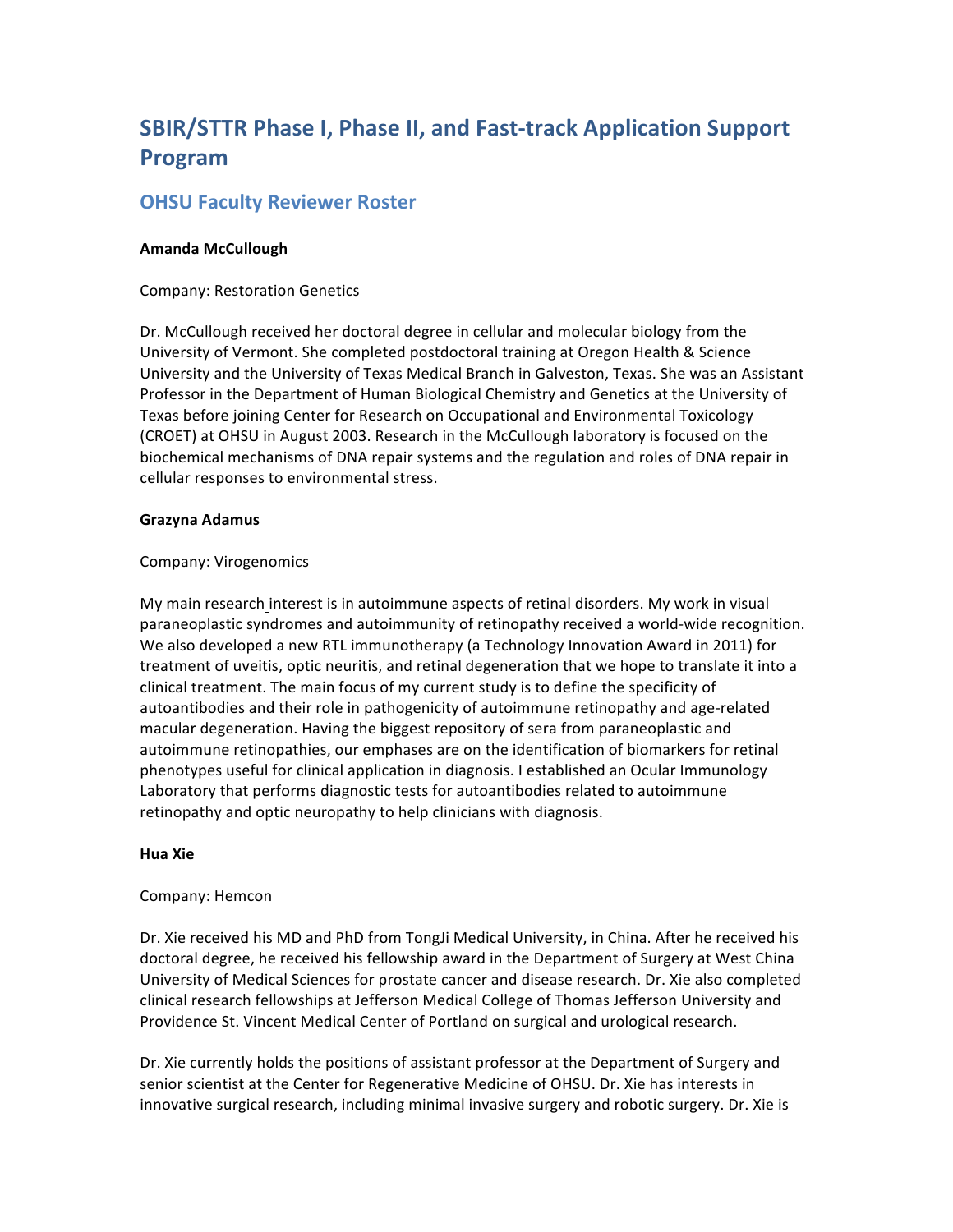leading a pre-clinical surgery team to work with principal investigators to develop translational cell therapy models and techniques to treat a variety of medical problems, such as acute myocardial infraction (AMI), stroke, burn wound, traumatic spinal injuries, lung injuries, extremity trauma injuries, and vascular injuries. As a principal investigator, he has conducted multiple NIH STTR/SBIR Phase I and II research awards on novel hemostatic technologies for transurethral resection of prostate (TURP), laparoscopic partial nephrectomy (LPN) and gastrointestinal bleedings. Currently Dr. Xie's research interests primarily focus on uses of stem cells and biomaterials to develop therapeutic solutions for regeneration of damaged tissue functions.

#### **Jan van Santen**

#### Company: BioSpeech, Inc.

I have directed several larger NIH- and NSF-supported projects involving multiple researchers and sites. I also direct a 7-faculty research center at my University (the Center for Spoken Language Understanding, which also runs PhD programs in Computer Science and in Electrical Engineering) and am the CEO of a startup company, BioSpeech Inc., through which significant SBIR funding has been obtained (more than \$4M during the past 5 years). In the process, I have developed keen skills for priority setting, mentoring junior faculty and students, effective communications, and organizing teamwork.

My work for the past three decades has focused on speech and language technology. Since I left industry in 2000, I have dedicated myself to the development of algorithms serving assessment, remediation, and assistive-communication purposes for neurological and neurodevelopmental disorders. I have directed a number of federally-supported projects on speech and language features in autism spectrum disorders and have contributed to additional projects on ASDs, as well as projects supported by Autism Speaks and the Nancy Lurie Marks Family Foundation. I have also participated in projects on hearing impairment, dysarthria, and augmentative and alternative communication. These contributions build on my expertise in mathematical modeling, computational linguistics, signal processing, machine learning, and software development. I have over 100 peer reviewed journal or conference proceedings papers, and hold seven patents.

#### **Jennifer Loftis**

#### Company: Virogenomics

Dr. Loftis completed a B.A. in psychology and a B.A. in business economics at the University of California in Santa Barbara, an M.A. in clinical psychology at Fairleigh Dickinson University in New Jersey, a Ph.D. in behavioral neuroscience at OHSU, and a postdoctoral fellowship in psychiatry and immunology at OHSU. Her translational research program is focused on investigating the psychoneuroimmunological mechanisms contributing to substance abuse and neuropsychiatric impairments (e.g., cognitive deficits and mood disorders), particularly in adults with co-morbid hepatitis C viral infection (HCV). To support her research, Dr. Loftis has received grants from local and federal agencies, including the National Institutes of Health (NIH) Small Business Technology Transfer (STTR) program. For example, in collaboration with Dr. Marilyn Huckans, her laboratory completed the STTR Phase I research that determined the preclinical efficacy of an immunotherapy for reducing methamphetamine---induced cognitive impairment.